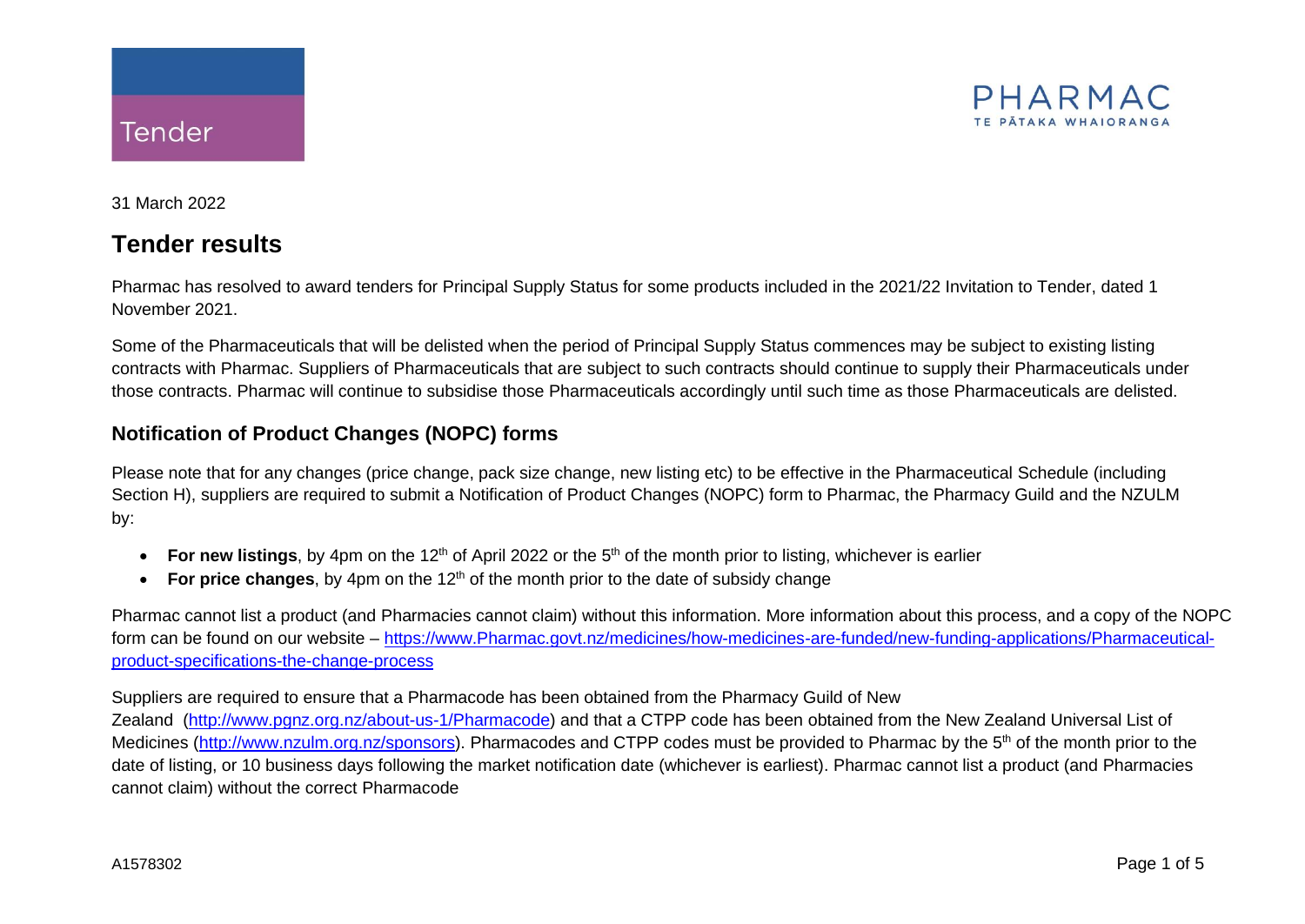# **2021/22 Tender – Principal Supply Status applies until 30 June 2025**

### **Community pharmaceutical tenders – Section B of the Pharmaceutical Schedule**

*1. Tenders awarded to currently listed pharmaceuticals where no other brand is listed.*

The decisions were as follows:

| Chemical name               | Presentation;<br>Pack size and type                                    | Current<br>pack price | <b>New</b><br>pack price | Principal Supply brand (Supplier)                | Date of listing | <b>Principal Supply</b><br>Status date |
|-----------------------------|------------------------------------------------------------------------|-----------------------|--------------------------|--------------------------------------------------|-----------------|----------------------------------------|
| Buprenorphine with naloxone | Tab sublingual 2 mg with 0.5<br>mg naloxone; 28 tablet blister<br>pack | \$18.37               | \$11.76                  | Buprenorphine Naloxone BNM (Boucher<br>and Muir) | July 2022       | 1 December 2022                        |
| Buprenorphine with naloxone | Tab sublingual 8 mg with 2<br>mg naloxone; 28 tablet blister<br>pack   | \$53.12               | \$34.00                  | Buprenorphine Naloxone BNM (Boucher<br>and Muir) | July 2022       | 1 December 2022                        |

#### *2. Tenders awarded to Pharmaceuticals where at least one other brand is listed.*

The decisions were as follows:

| Chemical name                        | Presentation:<br>Pack size and type    | Current<br>pack<br>price | <b>New</b><br>pack price | <b>Principal Supply</b><br>brand (Supplier) | Date of listing | <b>Principal Supply</b><br>Status date | <b>Brand</b><br>(Supplier)<br>affected by delisting |
|--------------------------------------|----------------------------------------|--------------------------|--------------------------|---------------------------------------------|-----------------|----------------------------------------|-----------------------------------------------------|
| Citalopram hydrobromide <sup>1</sup> | Tab 20 mg; 84 tablet blister<br>pack   | \$1.91                   | \$2.86                   | Celapram (Viatris)                          | 1 October 2022  | 1 March 2023                           | PSM Citalopram (PSM) <sup>2</sup>                   |
| Clonidine hydrochloride <sup>3</sup> | Tab 25 mcg; 112 tablet blister<br>pack | \$36.50                  | \$29.32                  | Clonidine Teva (Teva)                       | June 2022       | 1 November 2022                        | Clonidine BNM (Boucher and Muir)                    |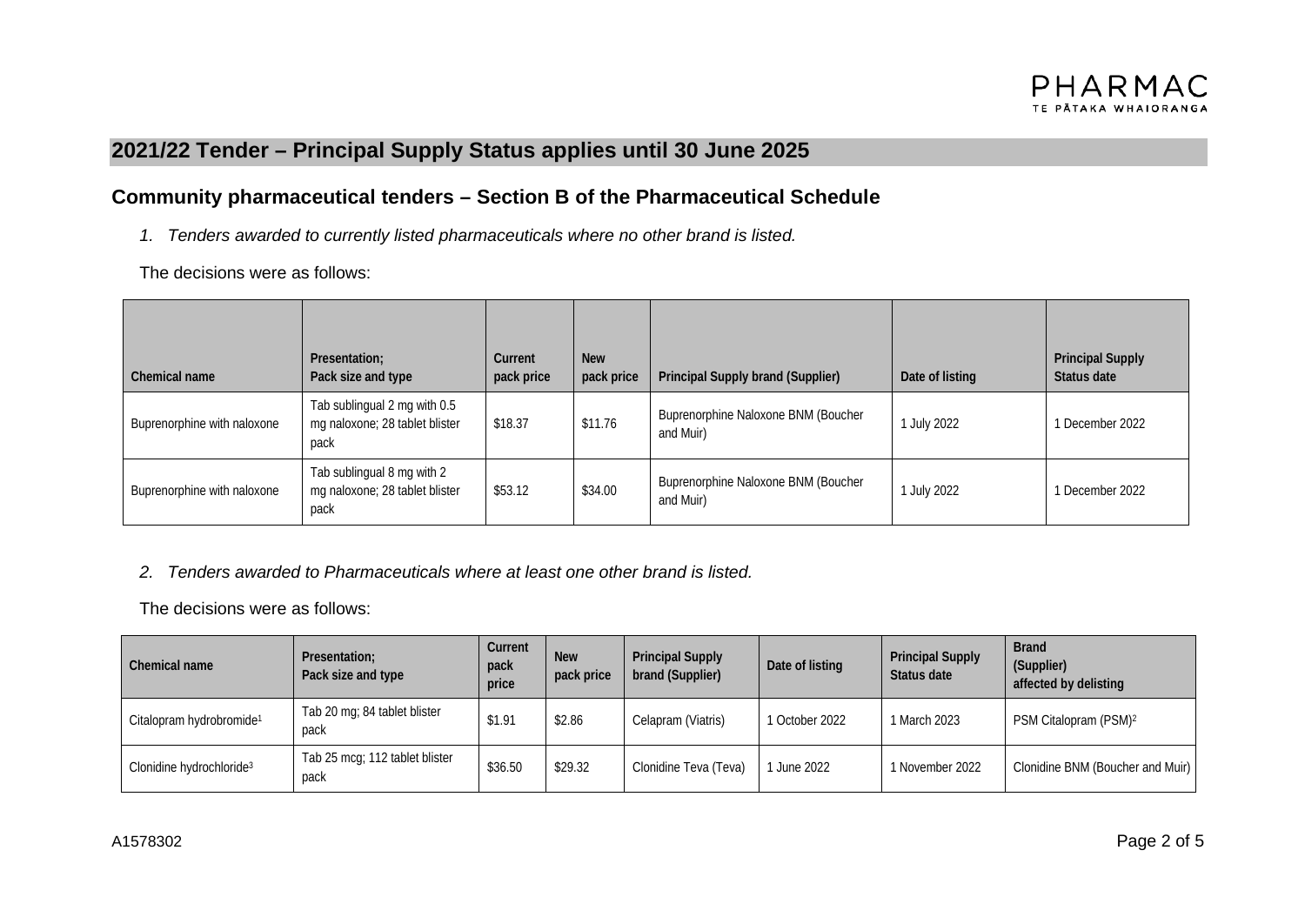| Chemical name                                                                                         | Presentation;<br>Pack size and type                                                       | Current<br>pack<br>price | <b>New</b><br>pack price | <b>Principal Supply</b><br>brand (Supplier)              | Date of listing     | <b>Principal Supply</b><br>Status date | <b>Brand</b><br>(Supplier)<br>affected by delisting |  |
|-------------------------------------------------------------------------------------------------------|-------------------------------------------------------------------------------------------|--------------------------|--------------------------|----------------------------------------------------------|---------------------|----------------------------------------|-----------------------------------------------------|--|
| Dexamethasone phosphate                                                                               | Inj 4 mg per ml, 1 ml ampoule;<br>10 ampoule pack                                         | \$9.25                   | \$7.86                   | Hameln (Max Health)                                      | 1 September<br>2022 | 1 February 2023                        | Dexamethasone Phosphate<br>Panpharma (Multichem)    |  |
| Dexamethasone phosphate                                                                               | Inj 4 mg per ml, 2 ml ampoule;<br>10 ampoule pack                                         | \$16.37                  | \$13.10                  | Hameln (Max Health)                                      | 1 September<br>2022 | 1 February 2023                        | Dexamethasone Phosphate<br>Panpharma (Multichem)    |  |
| Emtricitabine with tenofovir<br>disoproxil                                                            | Tab 200 mg with tenofovir<br>disoproxil 245 mg (300 mg as<br>a maleate); 30 tablet bottle | \$61.15                  | \$15.45                  | Tenofovir Disoproxil<br>Emtricitabine Mylan<br>(Viatris) | 1 July 2022         | 1 December 2022                        | Teva (Teva)                                         |  |
| Methadone hydrochloride                                                                               | Tab 5 mg; 10 tablet blister<br>pack                                                       | \$1.40                   | \$1.45                   | Methadone BNM<br>(Boucher and Muir)                      | 1 September<br>2022 | 1 February 2023                        | Methatabs (PSM)                                     |  |
| Tenofovir disoproxil                                                                                  | Tab 245 mg (300 mg as a<br>maleate); 30 tabletbottle                                      | \$38.10                  | \$15.00                  | Tenofovir Disoproxil<br>Mylan (Viatris)                  | 1 July 2022         | 1 December 2022                        | Tenofovir Disoproxil Teva (Teva)                    |  |
| <sup>1</sup> Brand switch fee of \$4.50 is payable for this product from 1 March 2023 to 31 May 2023. |                                                                                           |                          |                          |                                                          |                     |                                        |                                                     |  |

<sup>2</sup> PSM Citalopram's Principal Supply Status will end on the date Celapram is listed.

<sup>3</sup> This product will be supplied at the Price from the 1<sup>st</sup> day of the month prior to the listing date, as per Schedule 5, clause 3.1 (b)(ii) of the 2021/22 Invitation To Tender.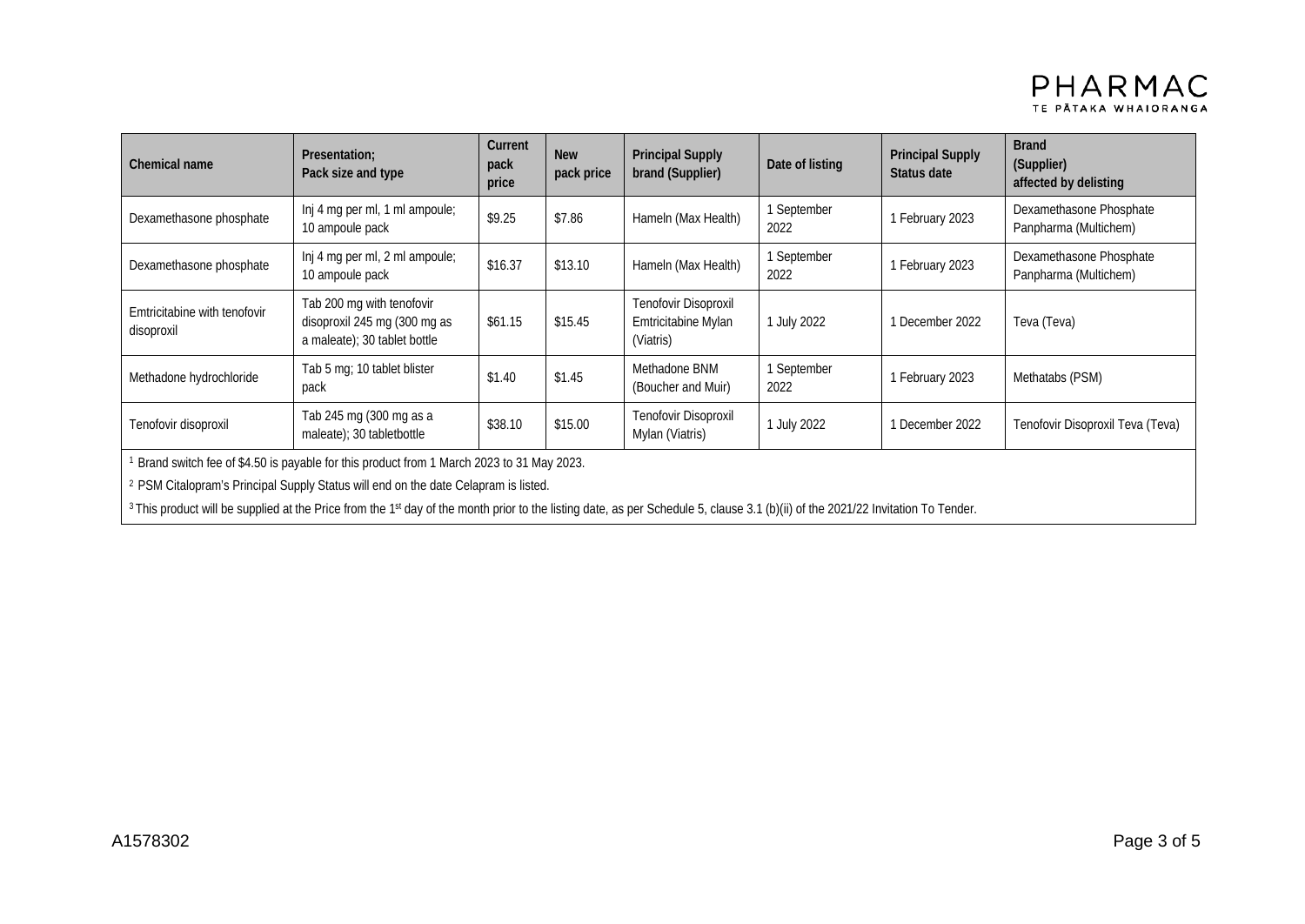### **Hospital Pharmaceutical tenders – Section H of the Pharmaceutical Schedule.**

*3. Tenders awarded to currently listed pharmaceuticals where no other brand is listed.*

The decisions were as follows:

| Chemical name               | Presentation;<br>Pack size and type                                    | Current<br>pack price | <b>New</b><br>pack price | Sole supply brand (Supplier)                            | <b>DV</b><br>limit | Date of listing | Principal Supply Status date |
|-----------------------------|------------------------------------------------------------------------|-----------------------|--------------------------|---------------------------------------------------------|--------------------|-----------------|------------------------------|
| Buprenorphine with naloxone | Tab sublingual 2 mg with<br>0.5 mg naloxone; 28<br>tablet blister pack | \$18.37               | \$11.76                  | <b>Buprenorphine Naloxone</b><br>BNM (Boucher and Muir) | 5%                 | July 2022       | 1 December 2022              |
| Buprenorphine with naloxone | Tab sublingual 8 mg with<br>2 mg naloxone; 28 tablet<br>blister pack   | \$53.12               | \$34.00                  | <b>Buprenorphine Naloxone</b><br>BNM (Boucher and Muir) | 5%                 | July 2022       | 1 December 2022              |

*4. Tenders awarded to Pharmaceuticals where at least one other brand is listed.* The decisions were as follows:

| Chemical name                        | Presentation;<br>Pack size and type    | Current<br>pack<br>price | <b>New</b><br>pack<br>price | Principal Supply brand<br>(Supplier) | <b>DV</b><br>Limit | Listing date   | <b>Principal Supply Status</b><br>date | <b>Brand</b><br>(Supplier)<br>affected by delisting |
|--------------------------------------|----------------------------------------|--------------------------|-----------------------------|--------------------------------------|--------------------|----------------|----------------------------------------|-----------------------------------------------------|
| Citalopram<br>hydrobromide           | Tab 20 mg; 84 tablet blister<br>pack   | \$1.91                   | \$2.86                      | Celapram (Viatris)                   | 5%                 | 1 October 2022 | 1 March 2023                           | PSM Citalopram (PSM) <sup>4</sup>                   |
| Clonidine hydrochloride <sup>5</sup> | Tab 25 mcg; 112 tablet blister<br>pack | \$36.50                  | \$29.32                     | Clonidine Teva (Teva)                | 5%                 | June 2022      | 1 November 2022                        | Clonidine BNM (Boucher<br>and Muir)                 |